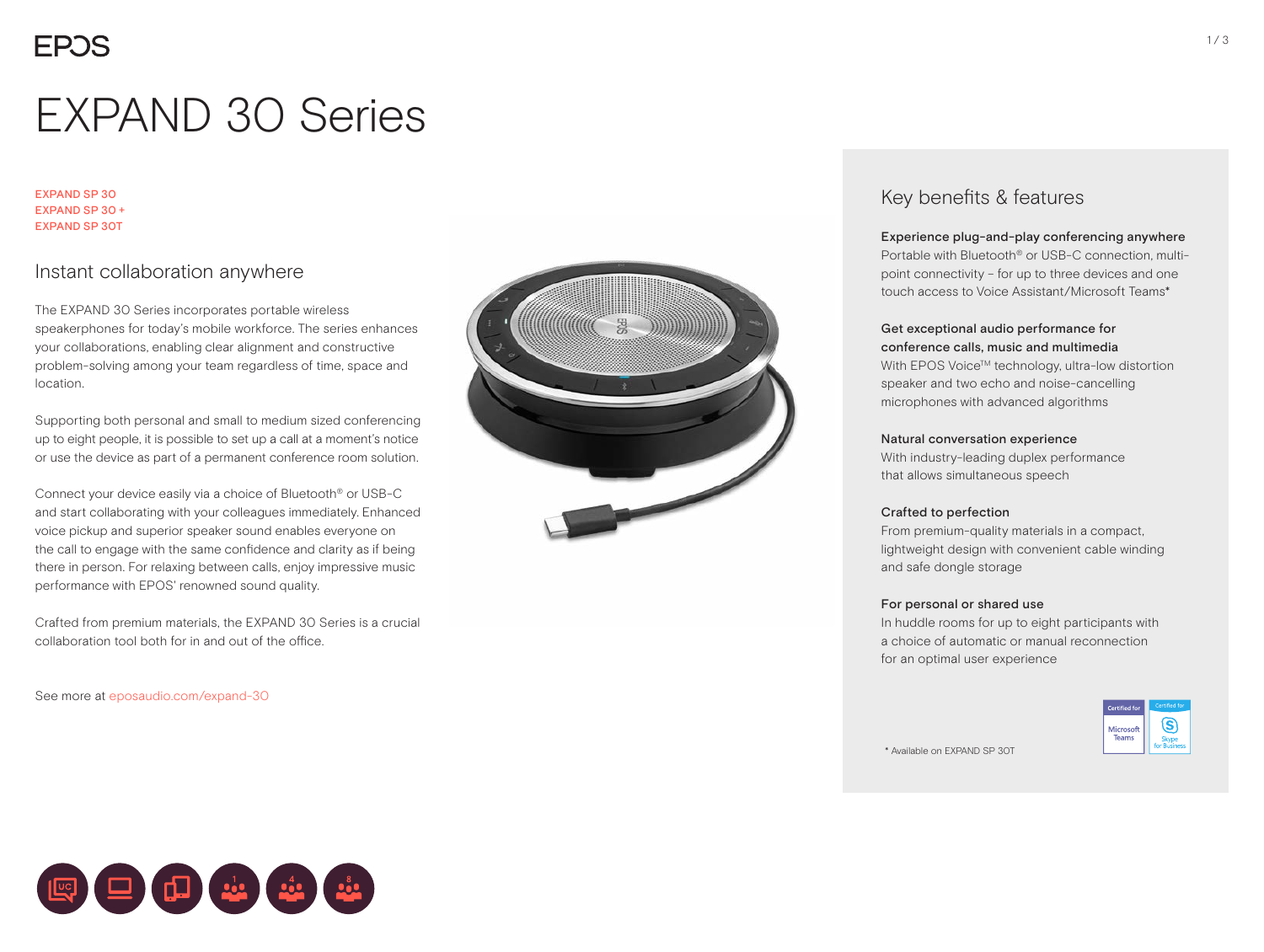## **EPOS**

## EXPAND 30 Series

## Product data

| General                            |                                                                                                                                                                                                                                                                                                                 |  |  |
|------------------------------------|-----------------------------------------------------------------------------------------------------------------------------------------------------------------------------------------------------------------------------------------------------------------------------------------------------------------|--|--|
| Color                              | <b>Black and silver</b>                                                                                                                                                                                                                                                                                         |  |  |
| Speakerphone weight                | 314 g / 11.08 oz                                                                                                                                                                                                                                                                                                |  |  |
| Speakerphone dimensions            | 120 x 37 mm / 4.72 x 1.47 in                                                                                                                                                                                                                                                                                    |  |  |
| Supported operating systems        | Windows and Mac                                                                                                                                                                                                                                                                                                 |  |  |
| Warranty                           | 2 years                                                                                                                                                                                                                                                                                                         |  |  |
| Audio                              |                                                                                                                                                                                                                                                                                                                 |  |  |
| EPOS Voice™ technology             | For a clear and natural listening experience                                                                                                                                                                                                                                                                    |  |  |
| Microphone                         | Digital MEMS Enhanced Omni microphones (2 microphones)                                                                                                                                                                                                                                                          |  |  |
| Microphone frequency response      | 150 - 7.500 Hz                                                                                                                                                                                                                                                                                                  |  |  |
| Microphone coverage                | 360 degrees                                                                                                                                                                                                                                                                                                     |  |  |
| Speaker frequency response         | 150 - 7.500 Hz in communication<br>100 - 20,000 Hz in audio streaming                                                                                                                                                                                                                                           |  |  |
| Music-Audio performance            | Exceptional listening experience providing a neutral, authentic<br>and powerful music reproduction through ultra-low distortion<br>speaker with dynamic equalizer and bass enhancement.                                                                                                                         |  |  |
| Communication-Audio<br>performance | Natural and seamless conversation experience with exceptional<br>speech intelligibility and industry-leading duplex performance,<br>even in challenging environments. Achieved through multi path,<br>multi-layer echo canceller, Digital Signal Processing (DSP) and<br>dynamic speech enhancement algorithms. |  |  |

| <b>Technical</b>                                |                                                                                                                                                                                                                                                                                                                                                                                             |  |  |
|-------------------------------------------------|---------------------------------------------------------------------------------------------------------------------------------------------------------------------------------------------------------------------------------------------------------------------------------------------------------------------------------------------------------------------------------------------|--|--|
| Technology                                      | Bluetooth <sup>®</sup> Version 5.0, supported profiles:<br>A2DP 1.3 + AVRCP 1.6 + DJ 1.3 + HFP 1.7 + HSP 1.2                                                                                                                                                                                                                                                                                |  |  |
| Talk time                                       | Up to 18 hours                                                                                                                                                                                                                                                                                                                                                                              |  |  |
| Charging time                                   | 3 h 20 min                                                                                                                                                                                                                                                                                                                                                                                  |  |  |
| Range                                           | Up to 25 m / 82 feet                                                                                                                                                                                                                                                                                                                                                                        |  |  |
| LED indicators EXPAND SP 30 /<br>EXPAND SP 30 + | Volume/mute, Bluetooth <sup>®</sup> , activity, battery/charging                                                                                                                                                                                                                                                                                                                            |  |  |
| LED indicators EXPAND SP 30T                    | Volume/mute, Bluetooth <sup>®</sup> , activity, battery/charging,<br>Microsoft Teams notifications                                                                                                                                                                                                                                                                                          |  |  |
| <b>Content of delivery</b>                      |                                                                                                                                                                                                                                                                                                                                                                                             |  |  |
| What's in the box                               | <b>EXPAND SP 30</b><br>Bluetooth <sup>®</sup> speakerphone with USB-C cable,<br>USB-C to USB-A adapter, carry pouch, safety guide,<br>quick guide, compliance sheet, compliance sheet<br>EXPAND SP 30 + / EXPAND SP 30T<br>Bluetooth <sup>®</sup> speakerphone with USB-C cable,<br>BTD 800 USB dongle, USB-C to USB-A adapter,<br>carry pouch, safety guide, quick guide, compliance sheet |  |  |
| <b>Software</b>                                 |                                                                                                                                                                                                                                                                                                                                                                                             |  |  |
| EPOS Connect (Freeware)                         | Remote call control, firmware updates and settings:<br>eposaudio.com/software-epos-connect                                                                                                                                                                                                                                                                                                  |  |  |
| EPOS Manager (Saas)                             | Manage, update and configure your EPOS audio devices<br>from one location: eposaudio.com/software-epos-manager                                                                                                                                                                                                                                                                              |  |  |